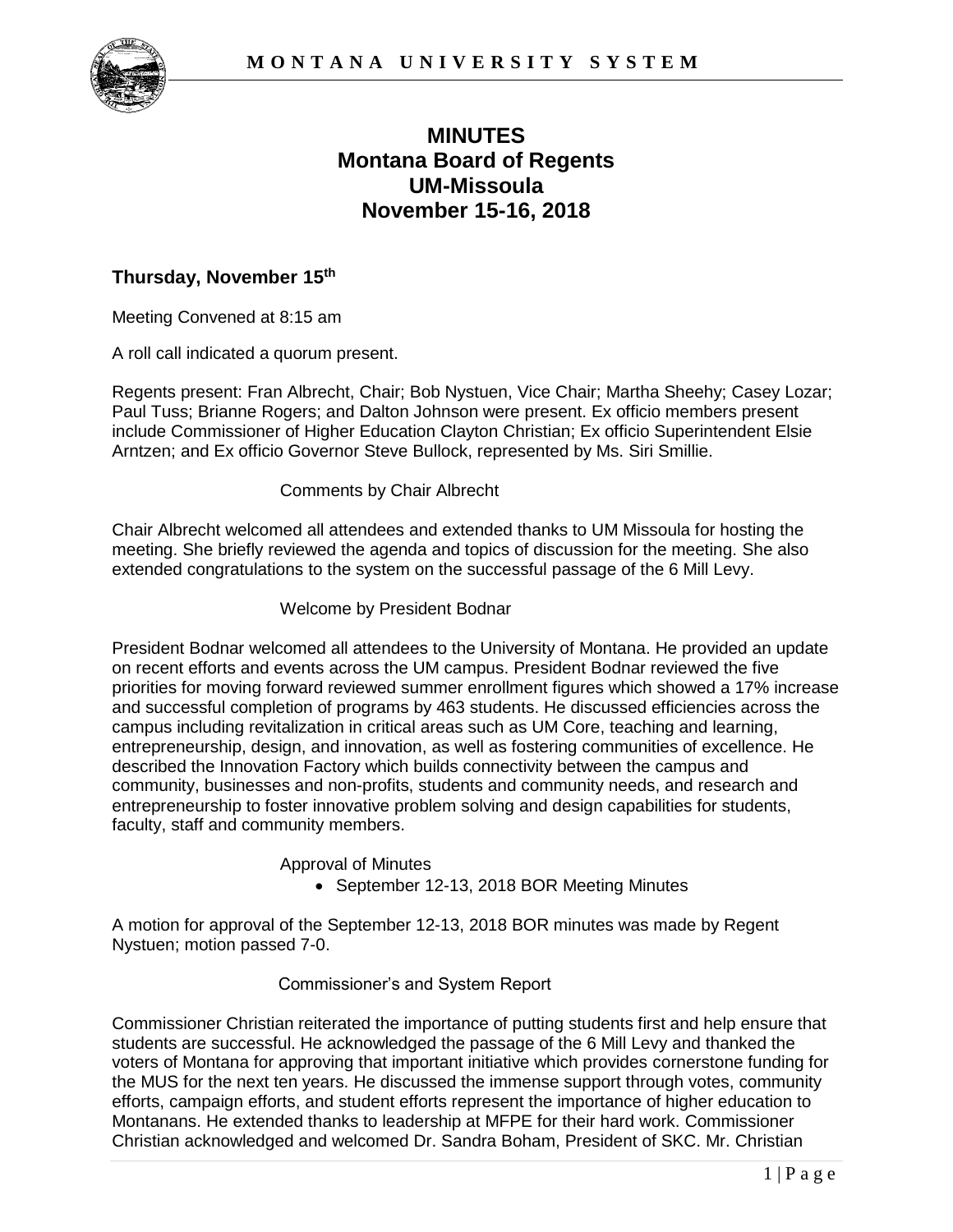

 provided an update regarding the Clery Act fine levied against UM. He stressed the importance and seriousness of accurate and timely reporting and stated that in addition to working through the process efforts are underway to bring clarity to the system on how best to navigate this level of reporting and how to guide campuses going forward. He discussed the Commissioner's Directive, recently released, that directs campuses to assess what procedures, process, and methods they use for this level of reporting. He discussed potentially using one implementation of software, across the system, to ensure similar reporting and plans to have internal audit staff look at Clery compliance and the work of software to ensure that we are reporting consistently. He stressed that the Board and OCHE are committed to accurate, timely reporting across the MUS.

 He briefed the Board on a recent WICHE meeting. He reminded the Board that a search for a new WICHE president had been underway and that Ms. Demi Michaleau was announced as the successful search applicant and new President of WICHE. He reminded attendees that Chancellor Blackketter announced his retirement plans and that the process for finding his replacement has begun, led by Deputy Commissioner Dr. Tessman. Commissioner Christian noted that AGB Search had been retained to assist with this search. Over the past few weeks, listening sessions were conducted in the Butte community, and the search advisory committee has been seated and held their first meeting. Commissioner Christian extended thanks to Chancellor Blackketter for his many years of service. Commissioner Christian provided an update about leadership at Helena College, reminding the Board that Dean Kirk Lacy is currently serving as interim Dean. Listening sessions were recently held, and efforts are underway, working with the campus, to determine the next steps for finalizing that position.

 He discussed the work with Superintendent Arntzen, OPI on statewide testing, ACT, and determining what test best serves students, and what best meets this board's request to improve access and student success, affordability, etc. He stated the importance of better engaging with K-12 to attract a broader swath of students. Commissioner Christian clarified that there is no interest in shaping where the 35% capture rate of high school graduates goes within Montana. The overall goal is focused on 100% of high school students and improving outreach to the remaining 65% of high school graduates who are not applying to college at all. Commissioner Christian stressed the importance of helping these students obtain some form of higher education; that Montana's economy and workforce demands a higher number of individuals with some kind of postsecondary education. He discussed the importance of letting students know what options are available to them and making sure that they understand that there is a wide breadth of educational opportunities awaiting them after high school. He extended thanks to OPI and Superintendent Arntzen for her willingness to listen and collaborate on this endeavor.

#### • Resident Student Access Initiative Update

 Deputy Commissioner Trevor provided a presentation on the resident student access initiative. This initiative is focused on developing a unified approach to resident student recruitment, admissions, and financial aid, with the goal of increasing the percentage of Montana high school graduates attending the MUS. He discussed the high school graduate projection numbers noting that Montana, as well as the entire nation, will experience a modest decline in the production of high school graduates. Mr. Trevor said that 60.9% of high school graduates go immediately to college, this is known as the college continuation rate, the rate at which high school graduates go to college for fall semester immediately following graduation to public and private institutions across Montana. He discussed the rate of college continuation for MUS institutions. Mr. Trevor explained that 36% of graduated high school students enroll into the MUS, and 12.3% go either out of state, private in-state colleges, community college, and tribal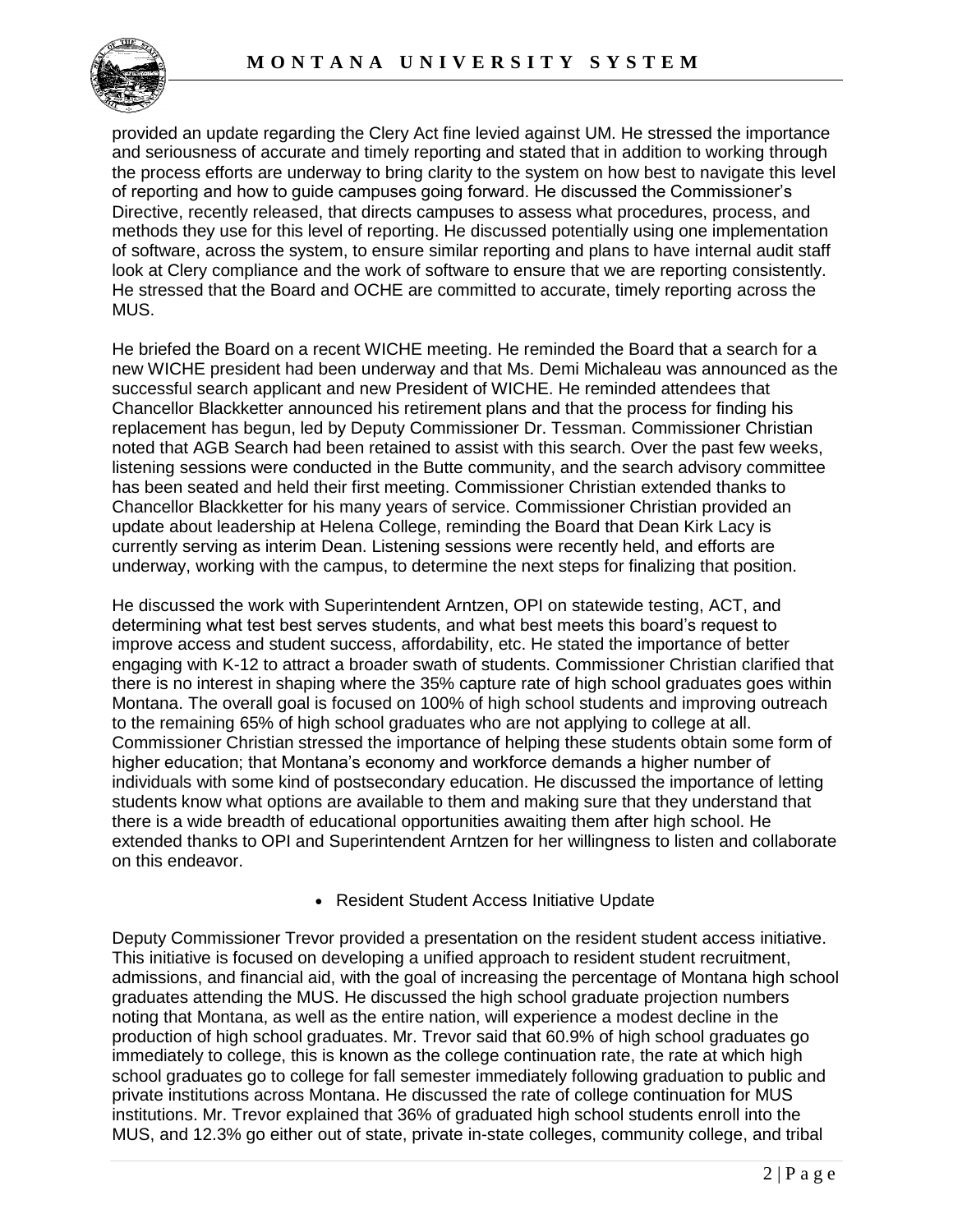

 colleges leaving 40% of the graduating population unaccounted for. He discussed first-time freshmen resident student figures, noting that these figures over the last ten years have dropped consistently to what is less than 4,300 students. He described the decrease over the past ten years for the Montana Public High School Capture rate and discussed rates by campus. Mr. Trevor explained the OCHE & OPI partnership to deliver the ACT free to all 11th graders. The goal is to expand the use of ACT information to help ensure Montana students are connected with college opportunities. Efforts are underway to create avenues for Pre-ACT testing and exploring new ways to enhance access to the MUS via a college access portal. Superintendent Arntzen spoke to the importance of a K-20 look for various opportunities and creating a bridge between the K-12 and Higher Education world. Mr. Trevor reviewed the College Access Portal which will encompass ACT information, Dual Enrollment information, College Admission information, and Financial Aid information in one easy-to-access location. Discussion followed.

• Enrollment Dashboard

 Deputy Commissioner Trevor noted that enrollment data is now provided live through Tableau software. This dashboard tool makes information available daily via the MUS.edu website.

- Campus Reports (Linked to agenda)
- Other

 Campus introductions were made including new staff from OCHE, MSU-Bozeman, Miles Community College, and MSU-Billings.

#### Remarks by Governor Bullock (or Designee)

 Ms. Siri Smillie provided an update on behalf of Governor Bullock. She provided an update on the Future Ready Cabinet, charged with revisiting our state goal and coordinate education and workforce initiatives to ensure that Montana residents are prepared for the jobs of today and the future and that Montana employers can fill their workforce needs. The Cabinet will provide recommendations to the Governor to update Montana's attainment goal and align initiatives/identify strategies to hit that target. In 2013 in his first state of the state, Governor Bullock set a bold goal of 60% attainment; we know that post-secondary is critical for creating a better economic future for individuals and our state. The Cabinet has been drilling into what "60% attainment" means and how we can collectively get there. Strategies including the resident student access initiative, dual enrollment, re-engaging the tens of thousands of Montanans who have some college, but no degree. She discussed the Apprenticeship Works Report, released on November 14, 2018. She reported that apprenticeship training has been gaining popularity in the last five years, responding to the increasing demand for trained workers by businesses. Apprenticeships result in high-paying jobs. Apprentices who completed their training had an average wage of \$63,635 in 2017, over \$20,000 higher than the statewide average wage. Ms. Smillie presented an update on Preschool efforts. She discussed the STARS Preschool Pilot and the recent publication of the Year 1 Evaluation. She noted that over 300 children participated in this program which was effective across multiple delivery models including public school, Head Start, center-based community program, family group home. All children showed developmental progress, those with identified needs, showed more progress, closing the gap with their peers. She noted that the Governor's preschool proposal would build on this pilot.

 Ms. Siri Smilie provided a brief overview of the Governor's budget proposal to the Legislature. The budget details three main principles including establishing a \$300 million reserve by June 30, 2021; ensuring that the budget is structurally balanced; and that fiscally prudent and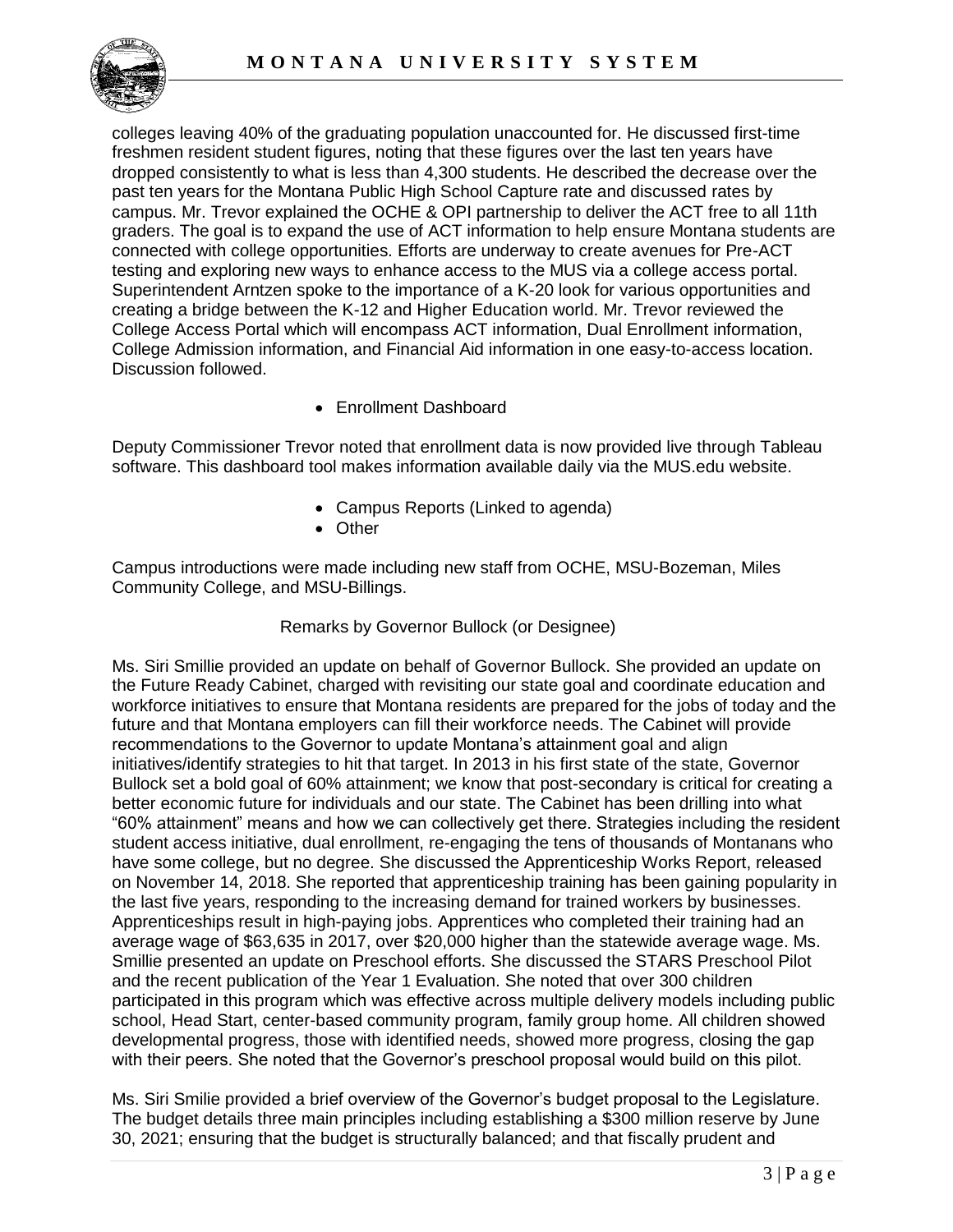

 sustainable investments for Montana including those for infrastructure and education. She explained that part of the budget would include a \$150 million infrastructure bonding bill, which includes several priorities of the Board of Regents. Medicaid expansion is a priority for the budget as are investments in education. Education investments include \$30 million budgeted over the biennium to fund preschool programs and efforts across the state. She described the professional training opportunities being made available for Computer Science teachers, inflationary adjustments for K-12 funding, special education, and tribal colleges; and discussed the funding of the Quality Educator Loan Forgiveness program to help with enrollment in rural areas.

 Commissioner Christian spoke to the importance of access for students and reiterated that one of the most significant barriers to students is the cost of education. He recapped the history of support from Governor Bullock towards education at all levels and his belief in the power of education for himself and others across the state. He reviewed the previous tuition freezes that helped to improve access and opportunity for our youngest generations. Their effects were long- lasting and extended to every corner of the state. Commissioner Christian noted the Governor's continued support in the form of budgeting \$10 million for need-based aid, which will be monumental for Montana. Commissioner Christian extended thanks to Governor Bullock for his commitment and continued investment in Montana students. Discussion followed.

#### Remarks by Superintendent Arntzen

 Superintendent Arntzen discussed school safety and legislation she intends to promote during the upcoming session. She reviewed efforts to date with ACT noting that OPI is partnering with OCHE to deliver the ACT as the statewide assessment for all juniors. Superintendent Arntzen pointed out the discussions about promoting and facilitating the pre-ACT to provide additional opportunities for students in addition to working on legislation to allow data sharing. She stated that OPI would be seeking restorations to K-12 funding streams that were eliminated in the previous session and special session plus an inflationary increase for special education.

#### What's Up Missoula | Attachment #1

 exist for UM to serve the community better. Panel members responded that the new interacting with one another more. The importance of being a good teammate was A panel including Mr. Grant Kier, Mr. Tom Stergios, and Ms. Christine Littig, moderated by Ms. Morgan Slemberger addressed the interactions and impressions of UM. The panel was asked what UM is doing well regarding partnering with the community. Panel members described partnering with the intent to mentor; they noted the high number of Griz students actively being recruited and hired at local businesses, and the direct tie to the strength of local businesses and UM. Ms. Slemberger asked what opportunities leadership is a great opportunity to help reconnect the community with campus; they suggested looking at different ways to step out of specific disciplines to help students broaden their scopes. They discussed the importance of playing to Missoula's unique existing attributes and strengths. Another opportunity discussed was to try to break down existing barriers between various sectors, disciplines, the campus, and town, etc. Given, the growing economy, Ms. Slemberger asked the Panel what does a UM student, or graduate need to get during their educational career to better serve the community during this exciting time of growth. Panel members responded that encouraging students to become life-long learners and willing to take risks yet be openminded is essential. They stated that students of different disciplines need to be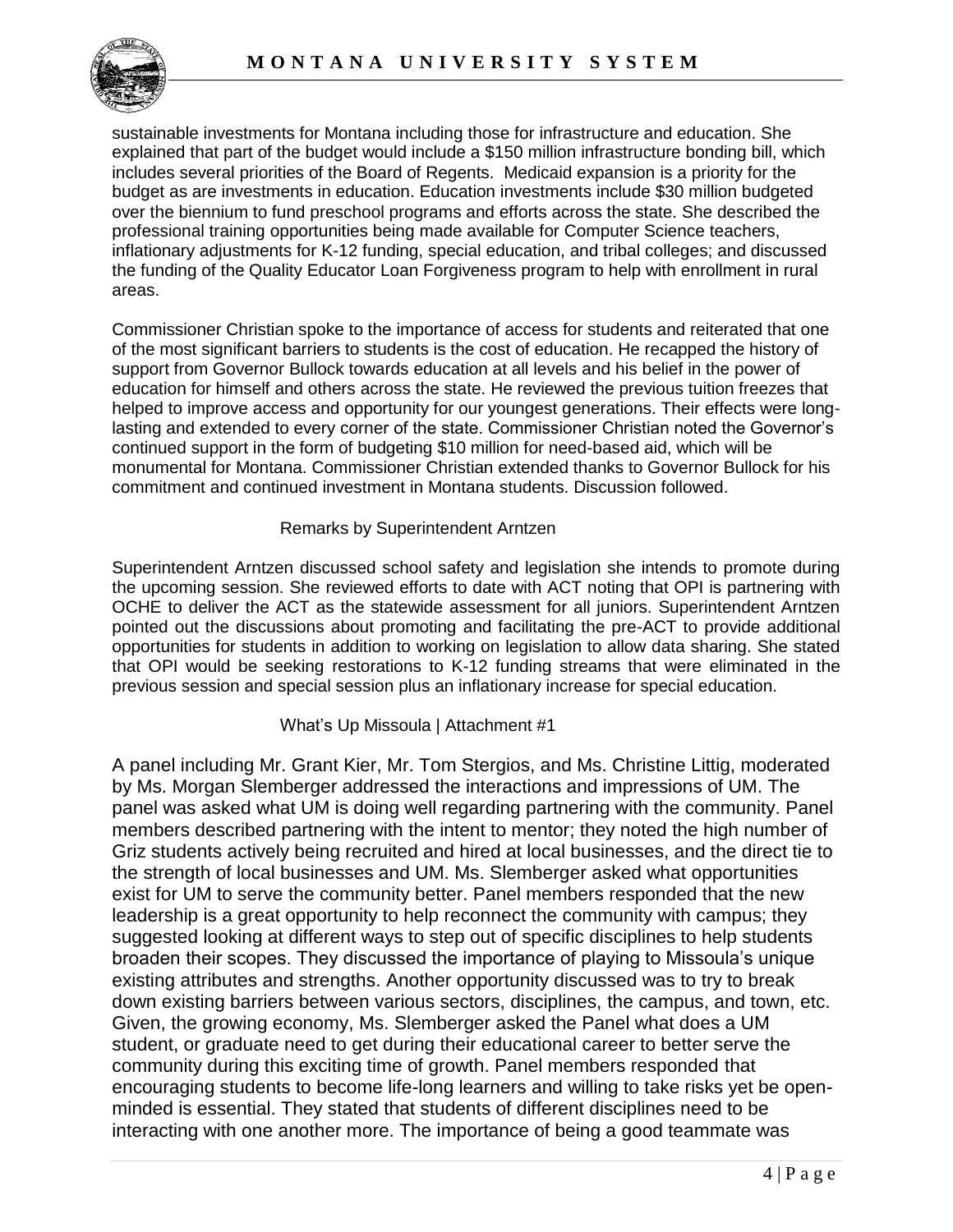

 encouraged and the ability to work on different types of projects. The need for a can-do attitude and confidence in the workplace is essential. Discussion followed.

### Academic, Research and Student Affairs Committee

### **ACTION**

a. Honorary Doctorate; MSU ITEM 181-2005-R1118

 President Cruzado presented this request before the Board, in recognition of many career achievements and the distinction brought to the Montana University System as an alumnus, for authority to confer an Honorary Doctorate.

b. Level II Executive Summary *Supporting Documentation* 

 Deputy Commissioner Tessman spoke to the process related to these submissions. Each campus spoke to their requests which include an AAS degree embedded the Lands and Peoples of the North American West by MSU-Bozeman. Discussion certificates in Technical Skills by Dawson Community College, and request to rename the Western Lands & People's Center at MSU to the Ivan Doig Center for the Study of followed. Thanks were extended to the Doig family for the generous contributions.

c. Regents' Professor Nomination; University of Montana Missoula *ITEM 181- 1002-R1118 Attachment #1 | Attachment #2* 

President Bodnar presented the request for the authorization to appoint Dr. Anna Prentiss the rank of Regents Professor in recognition of her remarkable contributions to UM in the field of anthropology.

 The Board acted as a committee of the whole. A motion for approval of was made for action item a. Item 181-1002-R1118 by Regent Albrecht; motion passed 7-0.

Public Comment by Dr. Anna Prentis who extended thanks and appreciation for this award.

d. Regents' Professor Nomination; Montana State University Bozeman *ITEM 181-2004-R1118 | Attachment #1* 

President Cruzado presented the request for the authorization to appoint Dr. Cathy Whitlock the rank of Regents Professor in recognition of her remarkable contributions to MSU. Her research has provided insights on the evolution of modern forest ecosystems and their sensitivity to climate change and human influences.

 The Board acted as a committee of the whole. A motion for approval of action d. item 181-2004-R1118 was made by Regent Tuss; motion passed 7-0.

Public Comment was made by Dr. Cathy Whitlock who extended thanks for the Regents Professor award.

#### **INFORMATION**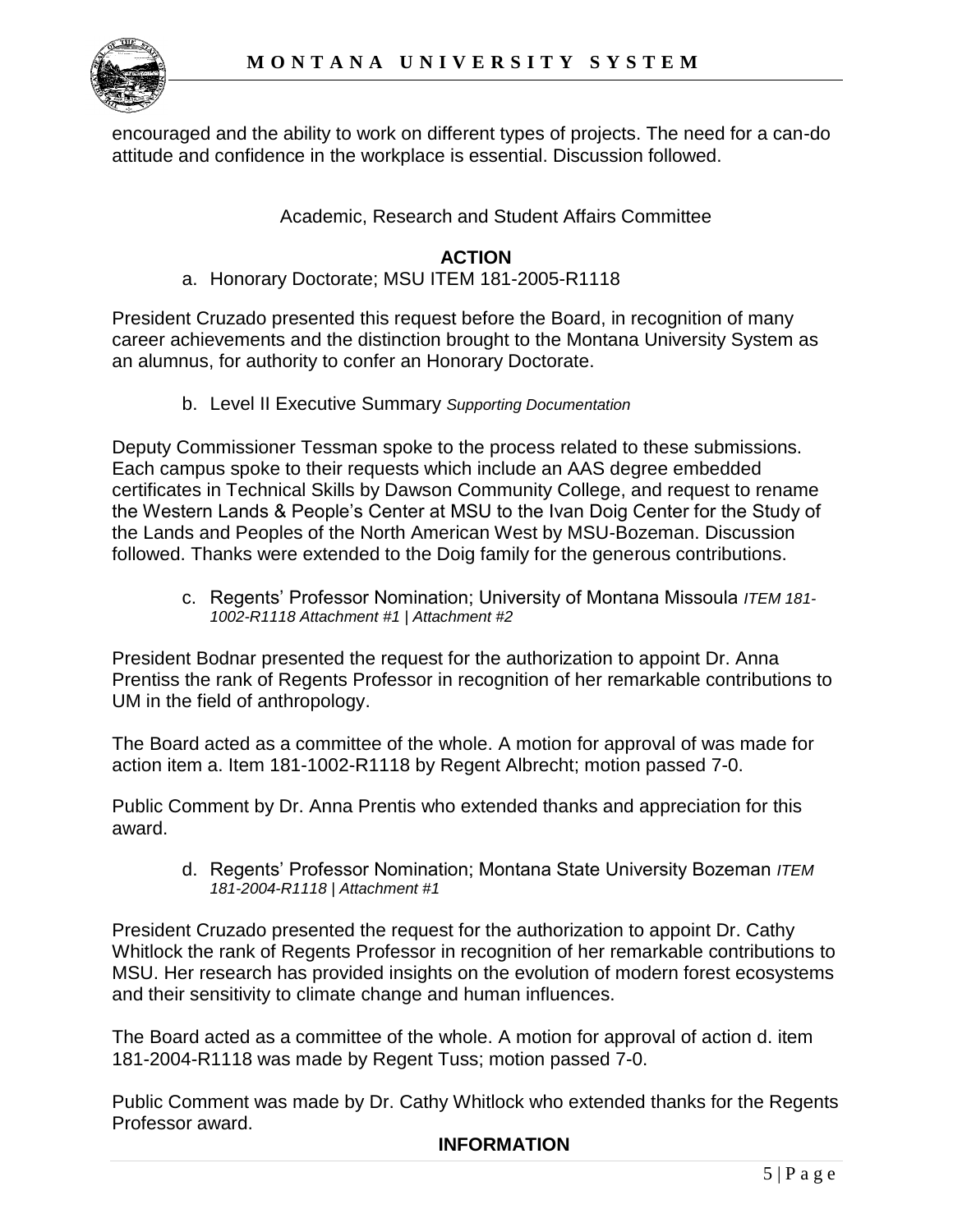

a. Seamless MSU Update

 Director of Financial Aid at MSU-Billings; and Mr. Joe Simonson, Admissions Office of messaging, student course-search tool, one student enrollment/information form, an coding schema to ensure tracking and enable assessment. The panel discussed the Provost Mokwa of MSU; Mr. Tony Campeau, Registrar at MSU; Ms. Emily Williamson, GFC-MSU provided an update on the Seamless OneMSU. Seamless OneMSU is an approach which would allow students to benefit from the large selection of different course offerings, both traditional and online, across the four MSU campuses. This option could help students stay on track for their degree program by streamlining institutional processes. The panel spoke to the various groups of students who might benefit from this opportunity. The timeline was reviewed noting the live-in production target date of September 27, 2018. The panel discussed the prioritized deliverables for the project including four websites with the campus-specific brand and consistent administrative queue, an administrative look-up for student-specific information, and a next steps which includes greater alignment of this effort with policy and technology as well as continued collaboration amongst institutions. Discussion followed.

b. Common Course Numbering/Transferability Update

 Mr. Joe Thiel, Director of Academic Policy & Research, provided an update to the that outlines what courses you should take within the first two years that can then efforts toward communication and advising. Discussion followed. Board. He reiterated that Common Course Numbering was another massive effort to align course transfer across the MUS and that 1:6 students will transfer within the MUS at some point and that CCN facilitates movement of around 20,000 courses each year. CCN alleviates effort required of students and advisors when determining how courses transfer. He reviewed the CCN quality control noting the monthly audits and campus processes. He provided a progress report towards the goal of having all courses accurate in the CCN database by January of 2019 indicating the convening and activities of CCN Faculty Councils for Education, Engineering, Psychology, Chemistry, and Computer Science. The goal is to develop transfer pathways a one-page document transfer towards a four-year degree. Efforts moving forward include reviewing transfer policy to help provide for general education transfer and seamless transfer as well as

c. UM Health & Medicine Update

 Dean Reed Humphrey of UM – Biomedical Sciences spoke to the cross-disciplinary systematically improving care delivery and health outcomes. He discussed efforts to efforts known as UMHM. He reviewed the twofold mission of the UM Health & Medicine which includes enriching the academic experience and improving the health of Montana through partnerships and outreach. They are focused on coordinating a comprehensive approach, strengthening relationships with regional academic programs and clinicians, enhancing relationships with community and regional partners, providing oversight for collaboration, facilitating a robust research initiative. He reviewed significant activities associated with UMHM. He discussed the role the Missoula community have played in reach those in rural areas of Montana including recruitment and outreach, engaging and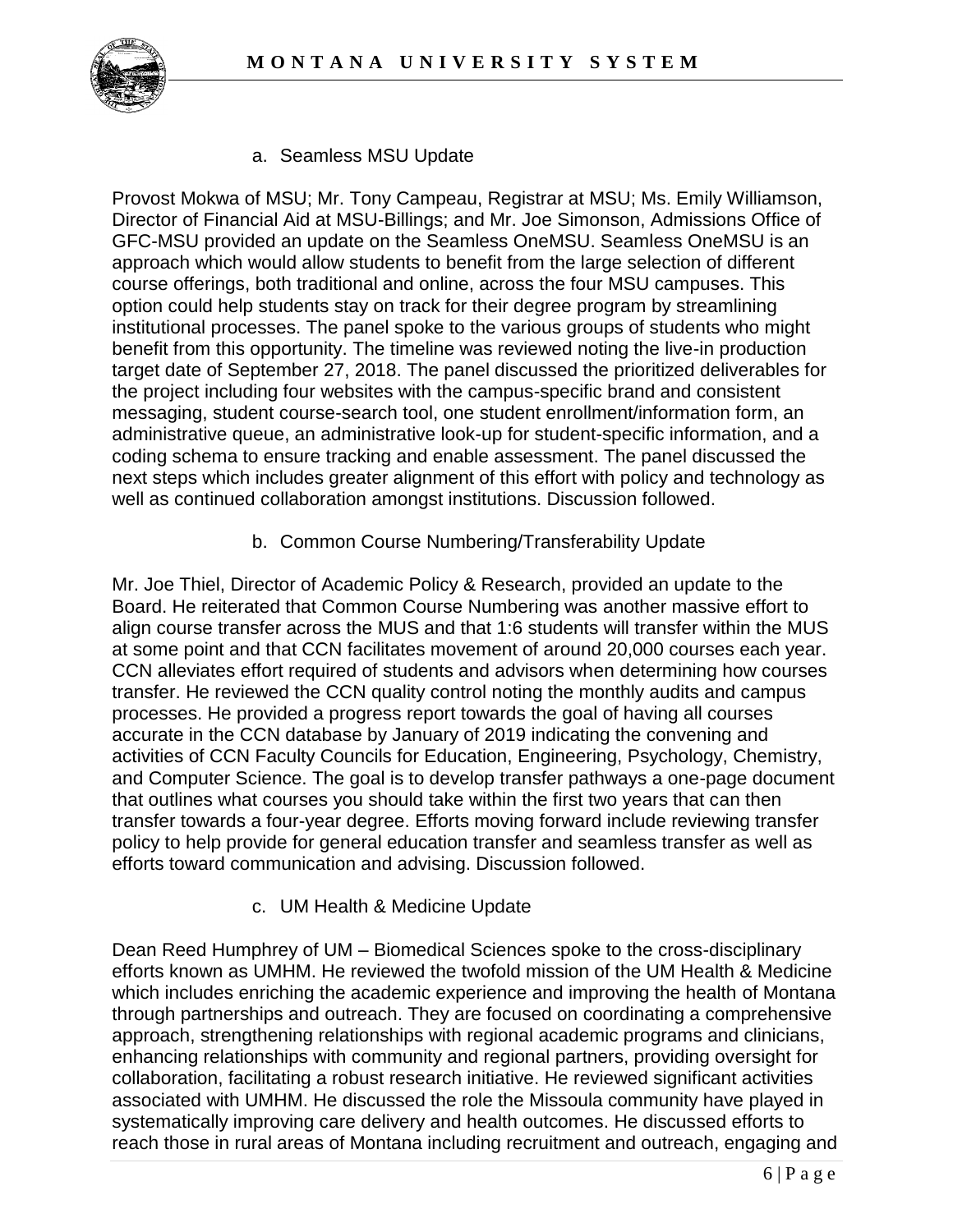exploring collaborative relationships for clinical placement, recruitment, and retention of physicians and health care providers; enhancing on the ground and telehealth Montana noting that of the 30 graduates, 22 are practicing in Montana, 21 of them opportunities, and listening. He discussed the Family Medicine Residency of Western practicing in rural Montana. Discussion followed.

d. Rural Educators Recruitment and Retention Update

 Ms. Angela McLean, Director of AIMA and K-12 Partnerships, provided an update to the Task Force. Accomplishments include revisions to the Administrative Rules at the from an out of state accredited P-12 school and revisions to Class 4 educator license rurality and poverty, stipends for Nationally Board-Certified teachers increased in high Board about the achievements of the Montana Educator Recruitment and Retention Montana Board of Public Education that recognize five years of successful experience that allows for a high school teacher to teach an EDU 100 level course for CTE credit. She reported that Quality Educator Loan Forgiveness legislation passed to include need areas, Educators Rising continues to grow across the state, and the Northwest Regional Education Labs survey.

e. Program Reviews

 least once every seven years. The review schedules are filed with the Office of the Mr. Joe Thiel, Director of Academic Policy & Research, discussed the process behind these approvals. He noted that all of the institutions that make up the Montana University System, except the three community colleges, are required by Board Policy 303.3 to conduct internal reviews of their academic programs to ensure program quality and effective stewardship of resources. All programs listed in the MUS official degree and program inventory, except for certificates of 29 credits or less, must be reviewed at Commissioner of Higher Education.

f. Level I Memorandum (August and September)

 Mr. Joe Thiel, Director of Academic Policy & Research, discussed the process behind these approvals; noting that they include minor changes and are approved by the Commissioner's Office via direction of the board.

g. Intent to Plan Proposals (August and September)

*Submitted September 2018* - *Expiration May 2020* 

**Montana Tech** 

PhD in Earth Science and Engineering

 **University of Montana / Montana State University** 

Institute for Interprofessional Education

Budget, Administration, and Finance Committee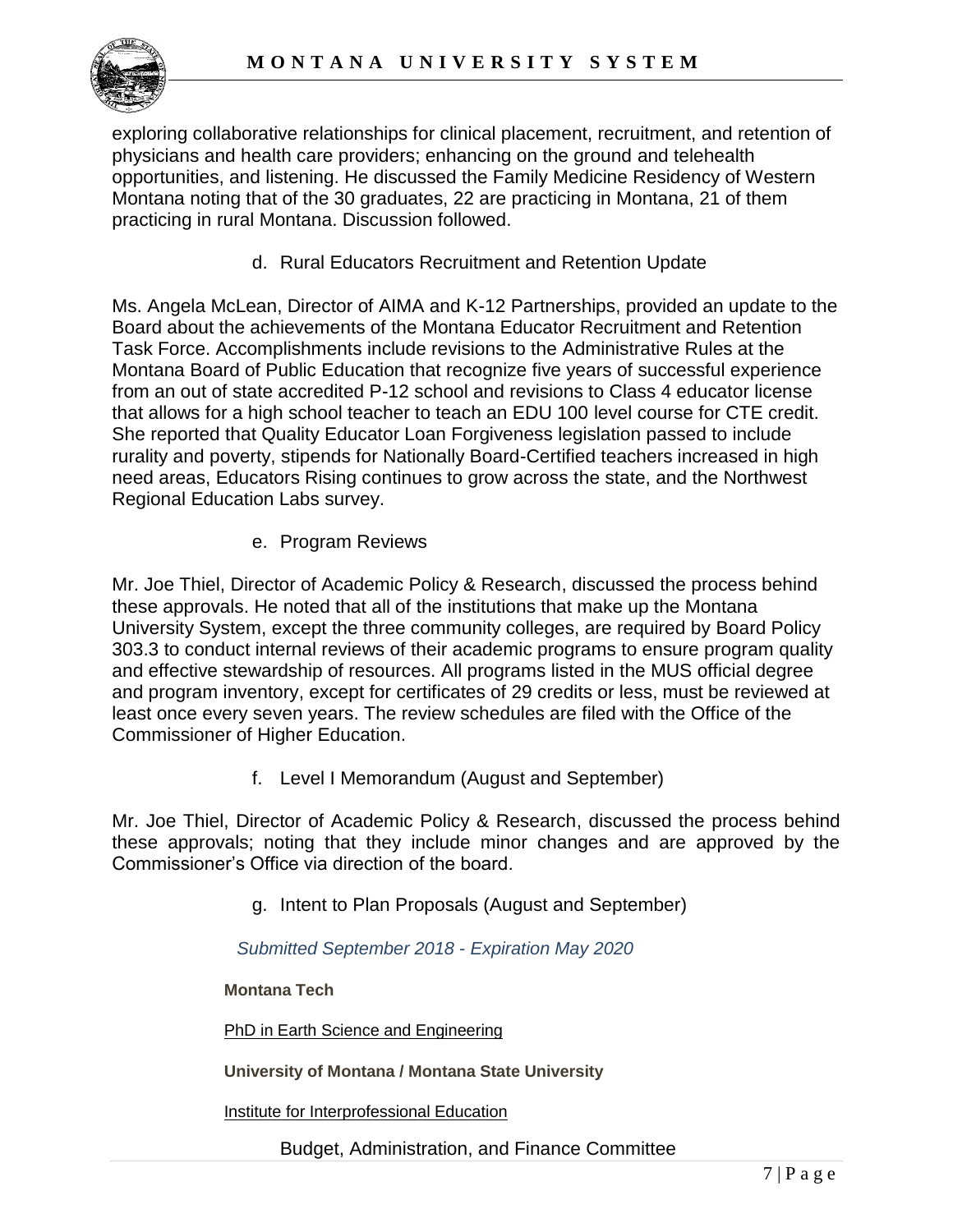

## **CONSENT**

### **Staff Items**

- a. Request for Approval of University/System/Employee Equity Interest and/or Business Participation Under BOR Policy 407 – Skinner; MT Tech *ITEM 181-1504- R1118 | Attachment #1*
- b. Request for Authorization to Enter Into Off-Campus Lease for the Department of Intercollegiate Athletics (Tennis); UM-Missoula *ITEM 181-1003-R1118 | Attachment #1 | Attachment #2*
- c. Montana Rural Physician Incentive Program (MRPIP), Applicant Approvals; *OCHE ITEM 181-101-R1118*
- d. Labor Agreements; OCHE *ITEM 181-102-R1118 | Attachment #1*

Regent Sheehy asked that item D. be pulled for discussion.

#### **Emeriti Faculty**

- e. Bangert; MSU-Bozeman; *ITEM 181-2001-R1118*
- f. Lund; MSU-Bozeman; *ITEM 181-2002-R1118*
- g. Nehrir; MSU-Bozeman; *ITEM 181-2003-R1118*
- h. Schuberg; UM-Missoula; *ITEM 181-1001-R1118*

### **ACTION**

d. d. Labor Agreements; OCHE *ITEM 181-102-R1118 | Attachment #1 (moved from consent agenda)* 

Deputy Commissioner McRae presented this request before the Montana Board of Regents to approve FY 2018-19 labor agreements between the Montana University System and the exclusive bargaining agents for four collective bargaining units of faculty and staff positions at Montana State University, MSU Billings, MSU Northern and the University of Montana. Discussion followed.

a. FY19 Pay Plan Implementation; OCHE *ITEM 181-100-R1118 | Attachment #1* 

 1, 2018. Regent Sheehy spoke in opposition of the deferred compensation portion for Regent Lozar discussed this request for the Montana Board of Regents to approve a base wage or salary increase of 2% effective the first day of the pay period that includes February 1, 2019, for non-union-represented classified staff who are employed by the MUS as of January 30, 2019 and for non-union-represented contract faculty, professional and administrative personnel who were employed by the MUS prior to July the Commissioner. Discussion followed.

b. MUS internal Audit Policy; OCHE *ITEM 181-103-R1118 | Attachment #1*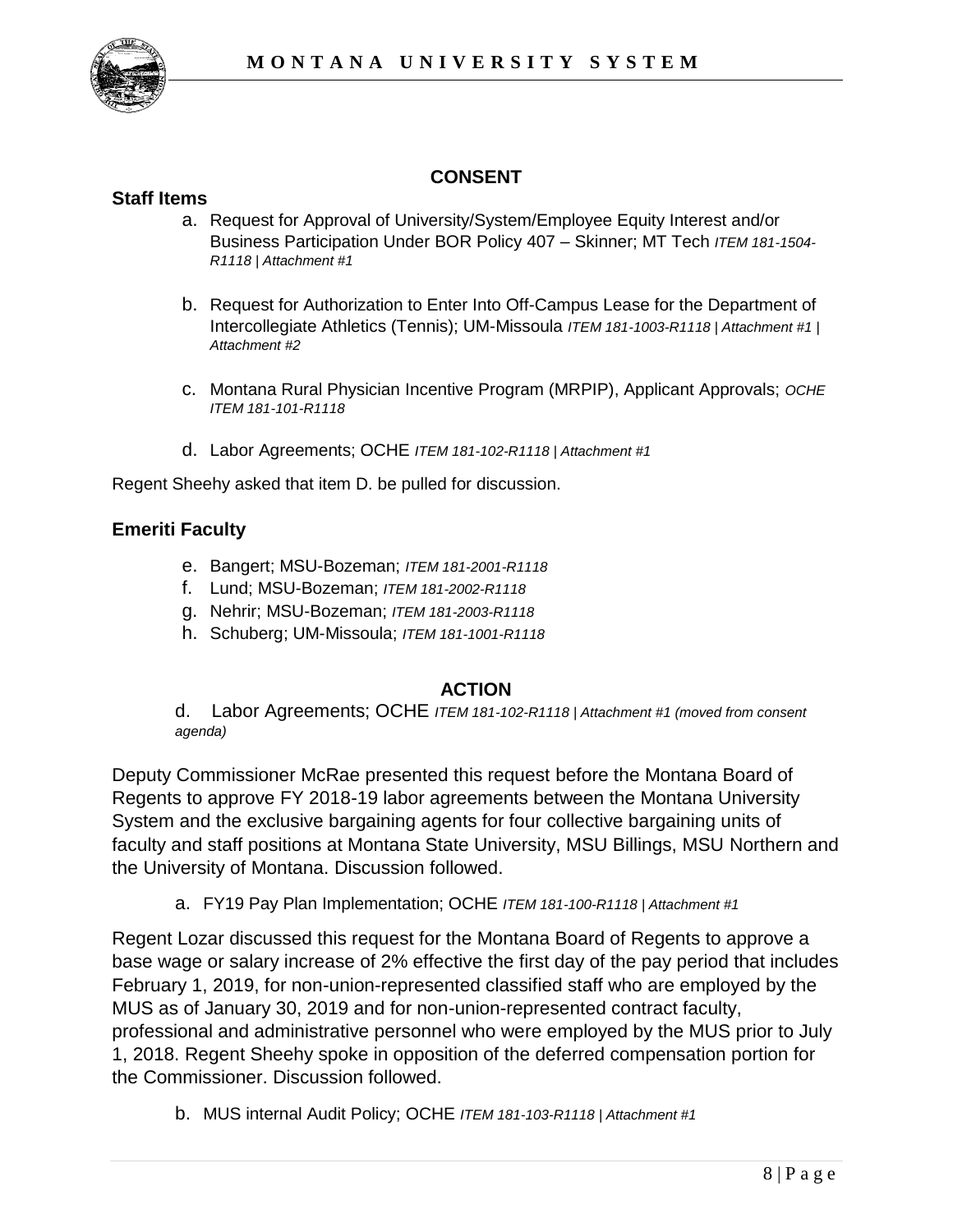

 consider the adoption of a new policy delineating the administrative and functional Deputy Commissioner Trevor presented this request before the Board of Regents to reporting structure for MUS internal auditors, as well as broad operational guidelines related to internal audit. Discussion followed.

c. Authorization to Sell the Mineral Research Center; MT Tech *ITEM 181-1501-R1118* 

 Montana University System to authorize the Montana Tech to sell, at the appraised Mr. Ron Muffick, Director of Administration and Operations presented this request consistent with Board of Regents Policy 1003.6, for the Board of Regents of the value or higher, the property and buildings in the Butte Industrial Park, Lot 15A. Discussion followed.

 d. Authorization to Remodel the Natural Resource Research Center; MT Tech *ITEM 181-1502-R1118 | Attachment #1* 

Mr. Ron Muffick, Director of Administration and Operations presented this request consistent with Board of Regents Policy 1003.7, the Board of Regents of the Montana University System to authorize Montana Tech to implement steps necessary to complete the shelled-out space in the 3rd floor of the NRRC building.

e. Authorization to Purchase Real Property; MT Tech *ITEM 181-1503-R1118 | Attachment #1* 

 Montana University System to authorize the Montana Tech to purchase real property including land and homes at 1206 W Granite Street and 1501 W Quartz Street, Butte, Mr. Ron Muffick, Director of Administration and Operations presented this request in accordance with Board of Regents Policy 1003.6, for the Board of Regents of the Montana. Discussion followed.

### **INFORMATION**

a. Governor's Proposed Budget, Overview of Higher Ed. Funding

 Deputy Commissioner Trevor provided some detail regarding the Governor's budget office; \$33 million in general fund increase over the biennium, of which about \$24 million going toward the tuition freeze. He reiterated that \$5 million is going to need-based aid with a match of \$2.5 million per year required from MUS Foundations. Rounding these figures out is the present law adjustments that would occur to agencies and other programs within the budget. Mr. Trevor noted his intentions to keep the Board updated as OCHE navigates through the upcoming Legislative Session. The Board extended thanks to Governor Bullock for including higher education in his budget and continuing to support postsecondary education.

b. Update on Residency Policy, OCHE | Attachment #1

 Ms. Helen Thigpen, OCHE Associate Legal Counsel, provided an update to the Board regarding implementation of the policy. She noted that residency decisions are made on the revisions presented are clarifications of the existing policy and existing on proposed revisions to the existing Board Policy 940.1 regarding residency. She noted a significant need to revisit this policy in order to provide clarity to campuses and students. The intent behind these changes is to help provide more consistent direction a case-by case basis and require individual decision-making. She clarified that nearly all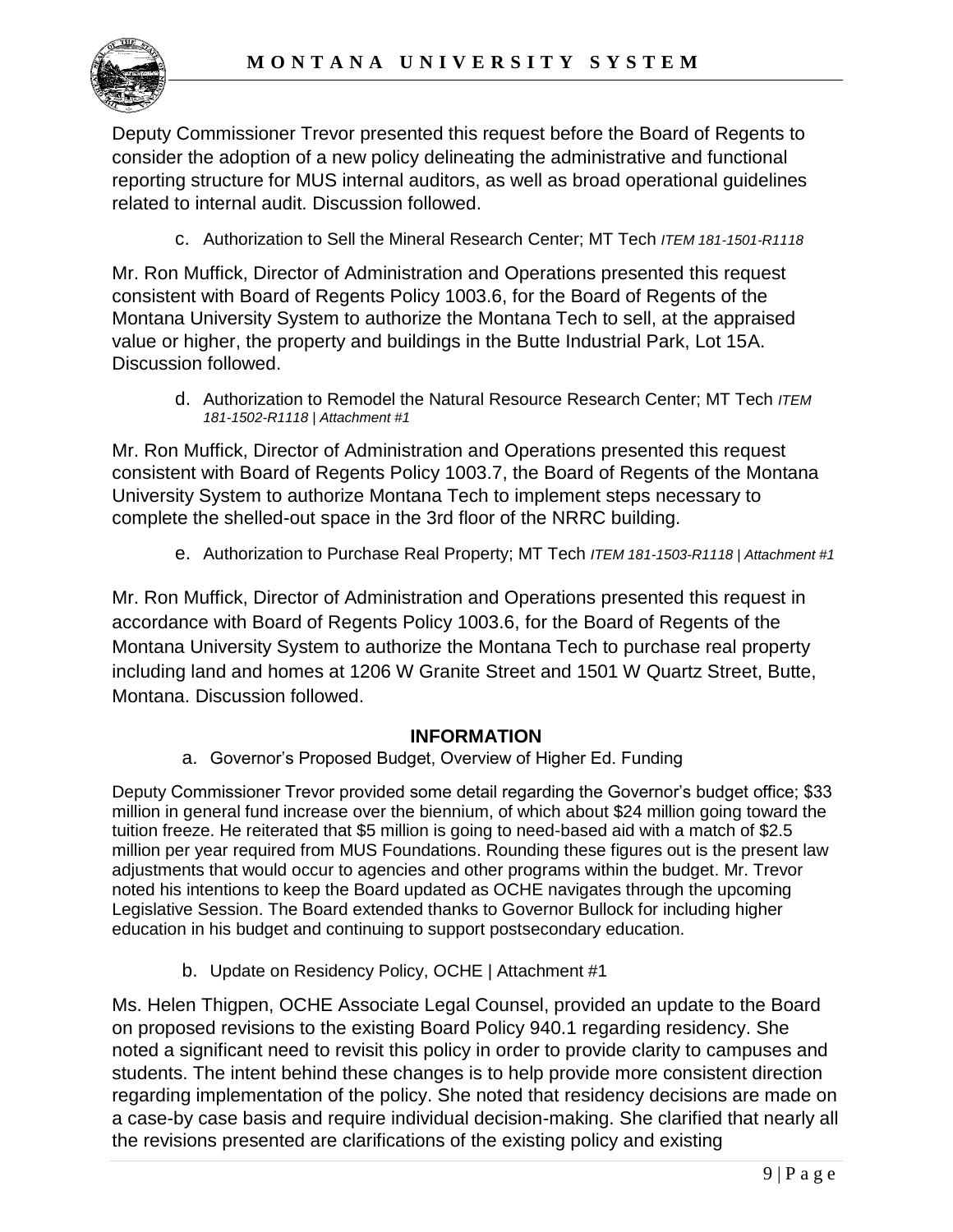

interpretation. She walked through each section of the proposed revisions. Discussion followed.

c. MUS Enterprise Systems

 Mr. John Thunstrom, MUS IT Director, provided an overview of the MUS Enterprise Banner looks on each side of the system. Mr. Thunstrom discussed the physical server infrastructure, a Banner system, a collection of third-party systems that interact with Banner, the interaction with a Banner system and the usage of HR/Finance by another Resource Planning Software also known as Banner. He offered an overview of how campus. He discussed systems by campuses noting the relationships between campuses for data and information sharing. Discussion followed.

d. Dawson Community College, Enrollment Management Plan

 update on enrollment changes and the administrative strategic action plan goals. Deputy Commissioner Trevor noted that Board policy requires the report and monitoring of enrollment of any campus with less than 200 students. Dawson Community College has made progress towards reaching this benchmark. President Michelson provided an

e. CHE Action Steps – Audit, Compliance, & Enterprise Risk

 Directive, recently released and reiterated that actions are in place to help ensure these two new positions to create an office focused on risk audit and compliance. Deputy Commissioner Tyler spoke to this topic noting the role that OCHE will takin relation to the Clery Act and campus compliance. He reiterated the Commissioner's accurate reporting across the system. The OCHE office is moving forward to evaluate risk at a broader level with a three-pronged approach 1) internal audit 2) business data analyst and a campus compliance coordinator 3) and the evolution of this area with

f. American Indian Hall Project, MSU-Bozeman | Attachment #1

 Mr. Ron Muffick presented this request before the Board noting that Montana State University is planning for the construction of a new academic facility to create additional specifically in the number of American Indian students. President Cruzado spoke further classrooms and student support spaces to accommodate growth in student enrollment, to the specific scope of this project.

- g. Audit Reports
	- MSU Foundation-June 30, 2018-Unmodified (Clean) Opinion
	- MSU-Billings Foundation-June 30, 2018-Unmodified (Clean) Opinion
	- MSU-Northern Foundation-June 30, 2018-Unmodified (Clean) Opinion
	- UM Foundation-June 30, 2018-Unmodified (Clean) Opinion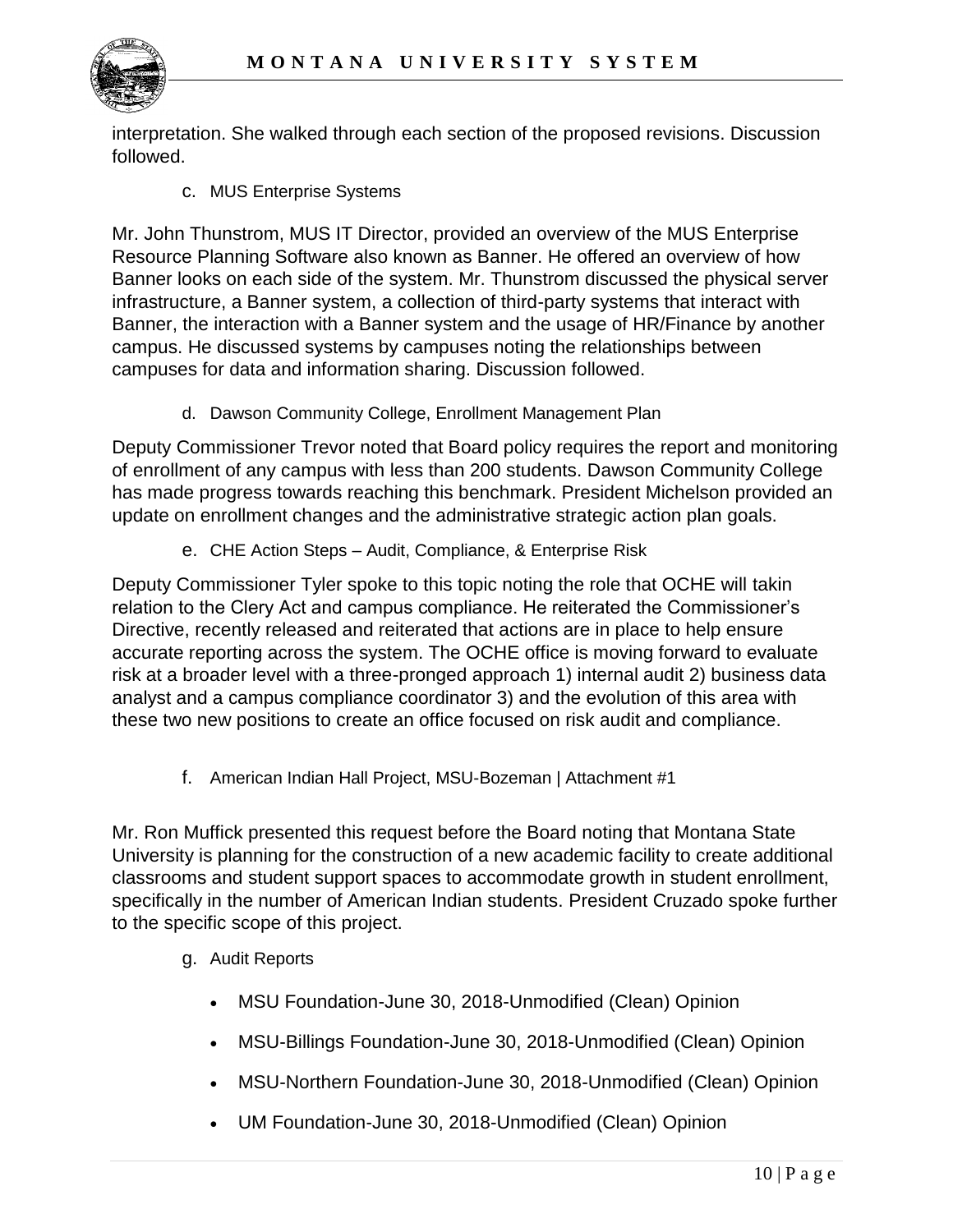

- Montana Tech Foundation-June 30, 2018-Unmodified (Clean) Opinion
- UM-Western Foundation-June 30, 2018-Unmodifien (Clean) Opinion
- MUS Self-Funded Workers' Compensation Program-June 30, 2018 Unmodified (Clean) Opinion

Deputy Commissioner Trevor noted that these audits are reported annually at the November BOR meeting. He noted that these audits came back clean with no findings.

## MT Campus Compact Update

 Ms. Andrea Vernon and Dr. Andrew Seligsohn provided an update about the work of Montana Campus Compact to the Board. Ms. Vernon explained that the MT Campus Compact is a statewide network of 18 colleges and universities with 25 years of experience supporting the public service mission of higher education. Dr. Seligsohn updated the Board on the campus compact priorities including supporting civic action plans, offering professional development, convening presidents, chancellors, and deans across higher education sectors to address critical issues, facilitation of opportunities for community partners and campus-based stakeholders to reflect, strategize and build relations to enhance their practice.

### Public Comment

 National Board Certification for Teachers and extended thanks to the MUS for Mr. Marco Ferro of MFPE spoke to a couple partnerships including 6 Mill Levy and the partnering with them on their facilitation of National Board Candidates.

Mr. Alex Butler, ASUM President, extended thanks for attending the grand opening for the Student Resource Center.

Mr. Taylor Blossom ASMSU President and Vice President of External affairs and extended thanks to all the contributed to the passage of the 6 Mill Levy.

 UM encouraged all meeting attendees to join the evening reception featuring members of the Native American Student Association Group and the UM Pacific Islanders Club. Ms. Alice Boyer, President of Kyiyo, the Native American Student Association and at

President Cruzado extended a message of gratitude to the Payne Family for their kind contribution and instrumental support.

Meeting Recessed at 5:05 PM

### **Friday, November 16th**

Board Reconvened at 8:33am

Two-Year and Community College Committee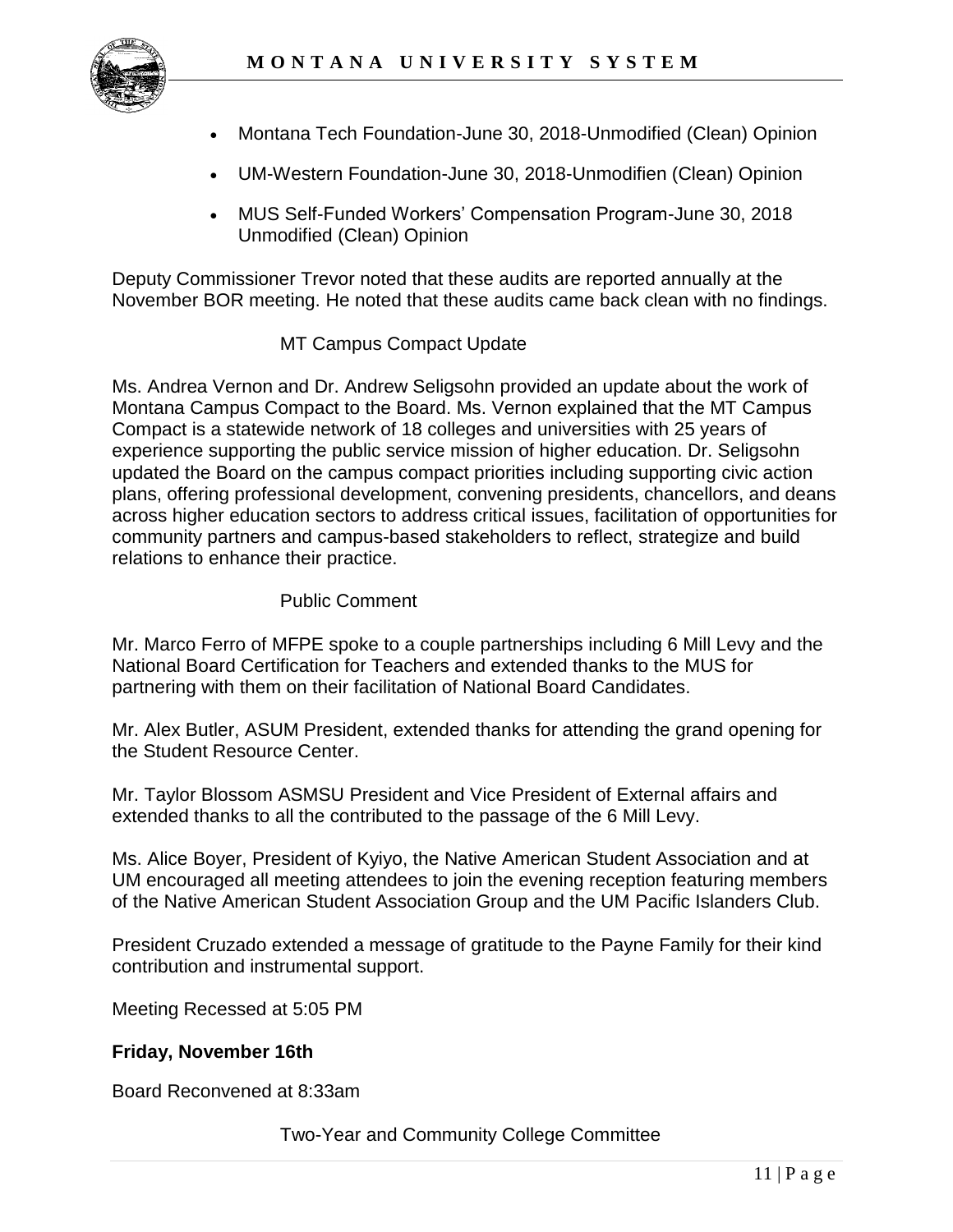

## **INFORMATION**

a. Refocusing on the "2-Year Mission"

 Deputy Commissioner Tessman spoke to the importance of refocusing and reemphasizing the two-year mission. He discussed the importance of two-year education and its importance to the workforce and economy and to the Governor's goal transferability. Discussion followed about how two-year institutions are perceived and of increasing the percentage of Montanans who have a postsecondary degree to 60% by 2025. Dr. Tessman discussed the importance of exploring new structures that allow the two-year system to function more efficiently and other improvements like improved recognized by the four-year institutions. Discussion followed.

b. HealthCARE Montana Grant Final Report

 Dr. Kaye Norris, Project Director, provided a final report on the HealthCARE Montana discussed the strategies for success which include curriculum and apprenticeship nursing workforce, specifically the 20% increase in the number of Associate of Science Registered Nurse graduates' overtime and a significant increase in Practical Nurse grant which was a \$15 million project that included 18 consortium partners and over 200 employer partners to help provide a homegrown solution for Montana's Healthcare Workforce. Through this grant, 3,600 students were directly served. Dr. Norris efforts. She explained the impact of the revised nursing curriculum noting the reduction in time and cost for the program and students. Dr. Norris noted the increase in the graduates and BSNs practicing in rural areas. The career essentials for the health sciences curriculum were reviewed noting the purpose is to help students prepare themselves successfully and effectively work in healthcare facilities and their selected allied health care career. Discussion followed.

Committee Reports & Action

- Academic, Research and Student Affairs Committee
	- a. Honorary Doctorate; MSU ITEM 181-2005-R1118

 Lozar; motion passed 7-0. A motion for approval of action item a. ITEM 181-2005-R1118 was made by Regent

b. Level II Executive Summary *Supporting Documentation* 

 A motion for approval of action item b. Level II Memorandum was made by Regent Rogers; the Board extended thanks to the Doig family for their generosity. The motion passed 7-0.

> c. Regents' Professor Nomination; University of Montana Missoula *ITEM 181-1002-R1118 Attachment #1 | Attachment #2*

Board voted as a committee of the whole on 11/15/18.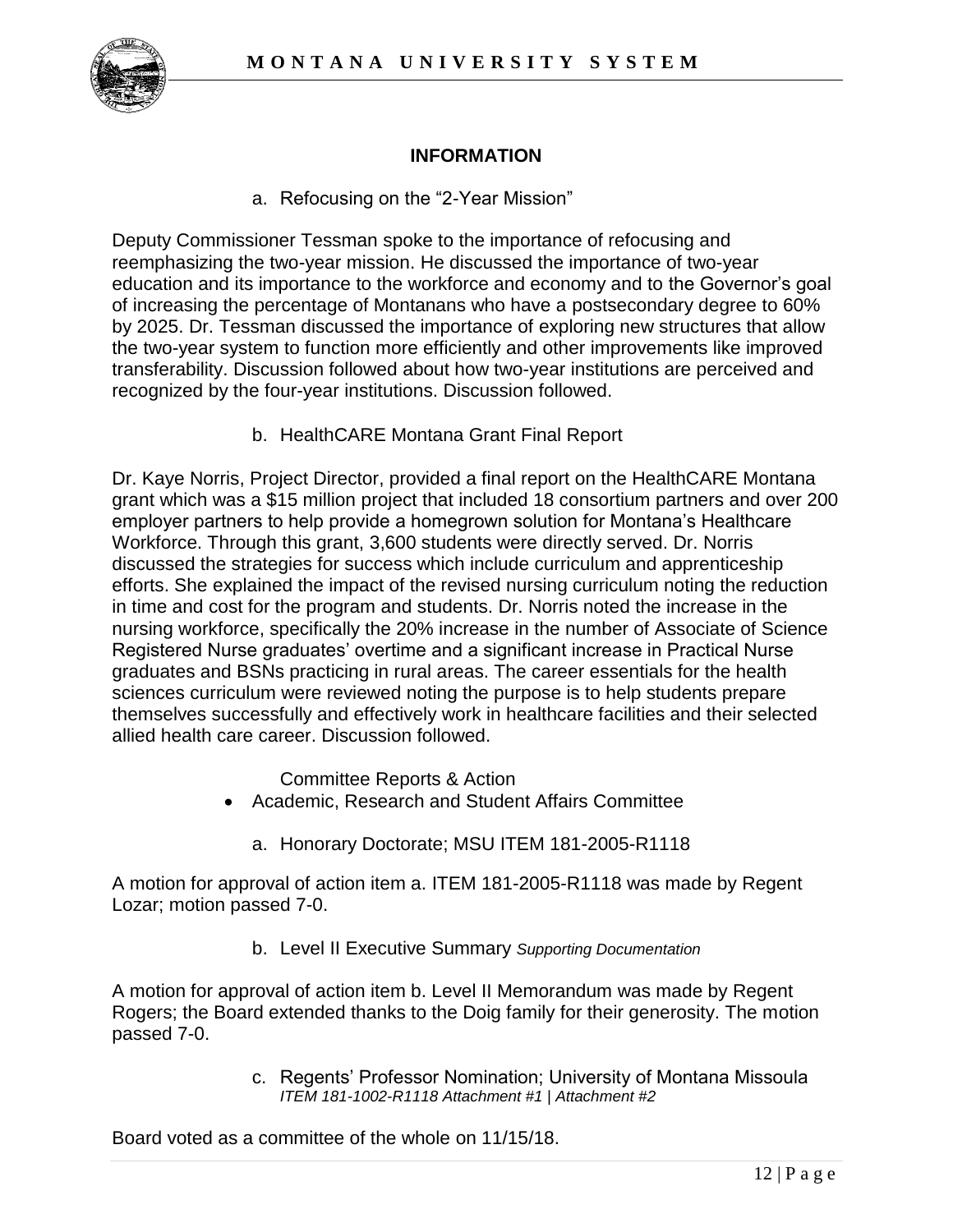

d. Regents' Professor Nomination; Montana State University Bozeman *ITEM 181-2004-R1118 | Attachment #1* 

Board voted as a committee of the whole on 11/15/18.

• Budget, Administration & Finance Committee

#### **CONSENT**

#### **Staff Items**

- a. Request for Approval of University/System/Employee Equity Interest and/or Business Participation Under BOR Policy 407 – Skinner; MT Tech *ITEM 181-1504- R1118 | Attachment #1*
- b. Request for Authorization to Enter Into Off-Campus Lease for the Department of Intercollegiate Athletics (Tennis); UM-Missoula *ITEM 181-1003-R1118 | Attachment #1 | Attachment #2*
- c. Montana Rural Physician Incentive Program (MRPIP), Applicant Approvals; *OCHE ITEM 181-101-R1118*

#### **Emeriti Faculty**

- e. Bangert; MSU-Bozeman; *ITEM 181-2001-R1118*
- f. Lund; MSU-Bozeman; *ITEM 181-2002-R1118*
- g. Nehrir; MSU-Bozeman; *ITEM 181-2003-R1118*
- h. Schuberg; UM-Missoula; *ITEM 181-1001-R1118*

 A motion for approval of consent items a, b, c, e, f, g, and h. was made by Regent Tuss, recall that staff item d. was moved to action. Motion passed 7-0.

#### **ACTION**

d. Labor Agreements; OCHE *ITEM 181-102-R1118 | Attachment #1* 

 A motion for approval ITEM 181-102-R1118 was made by Regent Sheehy. Public Comment was made by Mr. Taylor Blossom, ASMSU President, who spoke in support of this item. The motion passed 7-0.

a. FY19 Pay Plan Implementation; OCHE *ITEM 181-100-R1118 | Attachment #1* 

 A motion for approval of Action item a. ITEM 181-100-R1118 was made by Regent Nystuen. Motion passed 6-1.

b. MUS internal Audit Policy; OCHE *ITEM 181-103-R1118 | Attachment #1* 

 A motion for approval of action item b. ITEM 181-103-R1118 was made by Regent Tuss; motion passed 7-0.

c. Authorization to Sell the Mineral Research Center; MT Tech *ITEM 181-1501-R1118* 

A motion for approval of item 181-1501-R1118 was made by Regent Lozar; motion passed 7-0.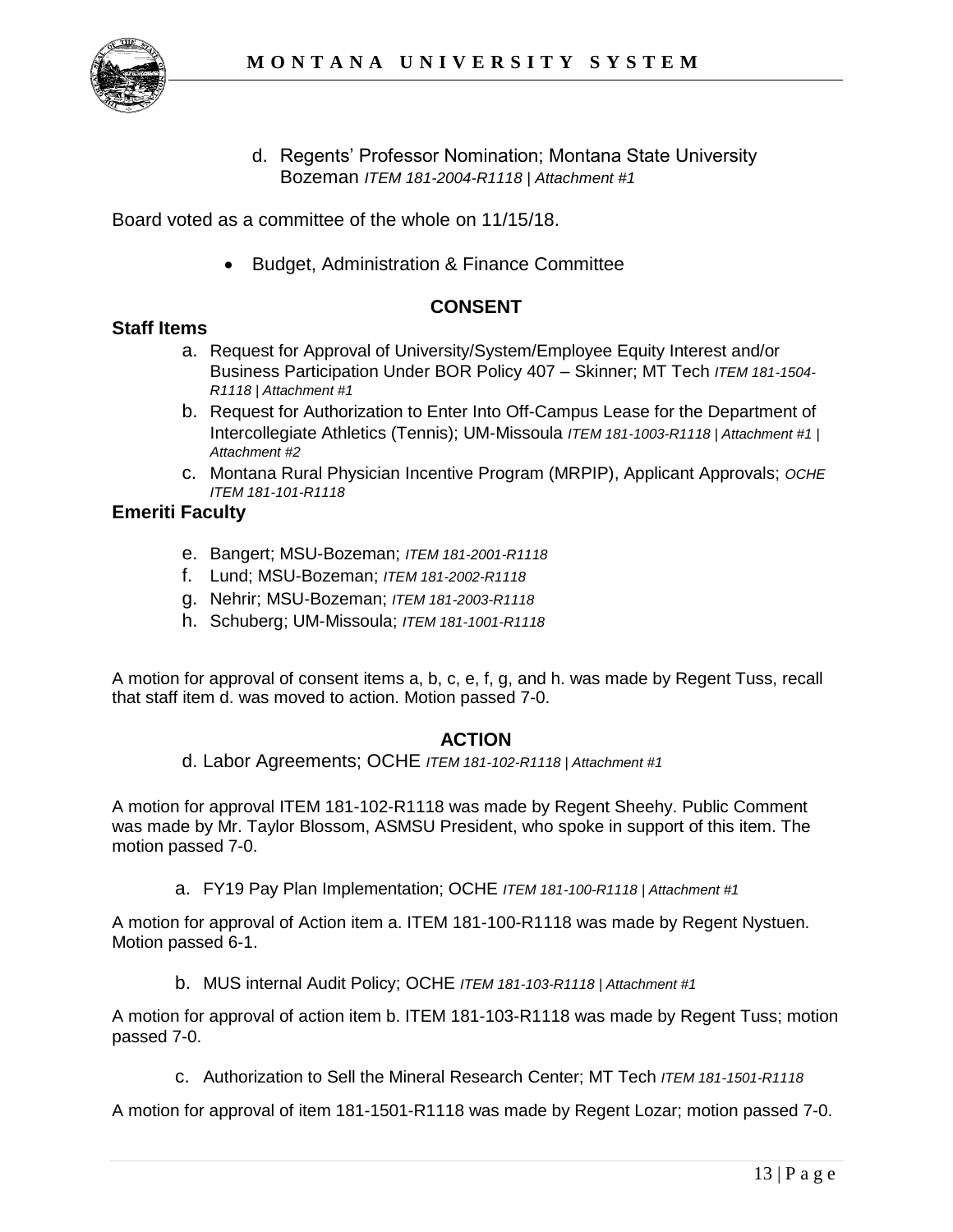

 d. Authorization to Remodel the Natural Resource Research Center; MT Tech *ITEM 181-1502-R1118 | Attachment #1* 

 A motion for approval of item 181-1502-R1118 was made by Regent Rogers; motion passed 7- 0.

e. Authorization to Purchase Real Property; MT Tech *ITEM 181-1503-R1118 | Attachment #1* 

 A motion for approval of item 181-1503-R1118 was made by Regent Nystuen; motion passed 7-  $\Omega$ 

• Two-Year and Community College Committee

None

#### Student Appeal #1

Regent Albrecht explained the process related to the student appeal. No motion was made; therefore, the Commissioner's decision is upheld.

#### Student Appeal #2

Regent Albrecht explained the process related to the student appeal. No motion was made; therefore, the Commissioner's decision is upheld.

Public Comment

Ms. Candy Lubansky, Chair of the Bitterroot College Advisory Council spoke in support of leveraging additional support for Two-Year institutions. She encouraged OCHE to foster more participation with MAS.

 decision to reevaluate the direction of the K-12 system. A representative from GFC- MSU, Tiffany, spoke to the importance of fostering more inclusion across the two-year Ms. Hannah Johnson, President of ASHC at Helena College spoke in support of the college campuses via MAS.

President Sandra Boham of Salish Kootenai College extended thanks for including the Tribal Colleges at these meetings.

Meeting Adjourned at 10:31am

Approved by the Board of Regents on

| Date                                                            | Date                                     |  |
|-----------------------------------------------------------------|------------------------------------------|--|
| Clayton T. Christian<br><b>Commissioner of Higher Education</b> | Fran Albrecht<br>Chair, Board of Regents |  |